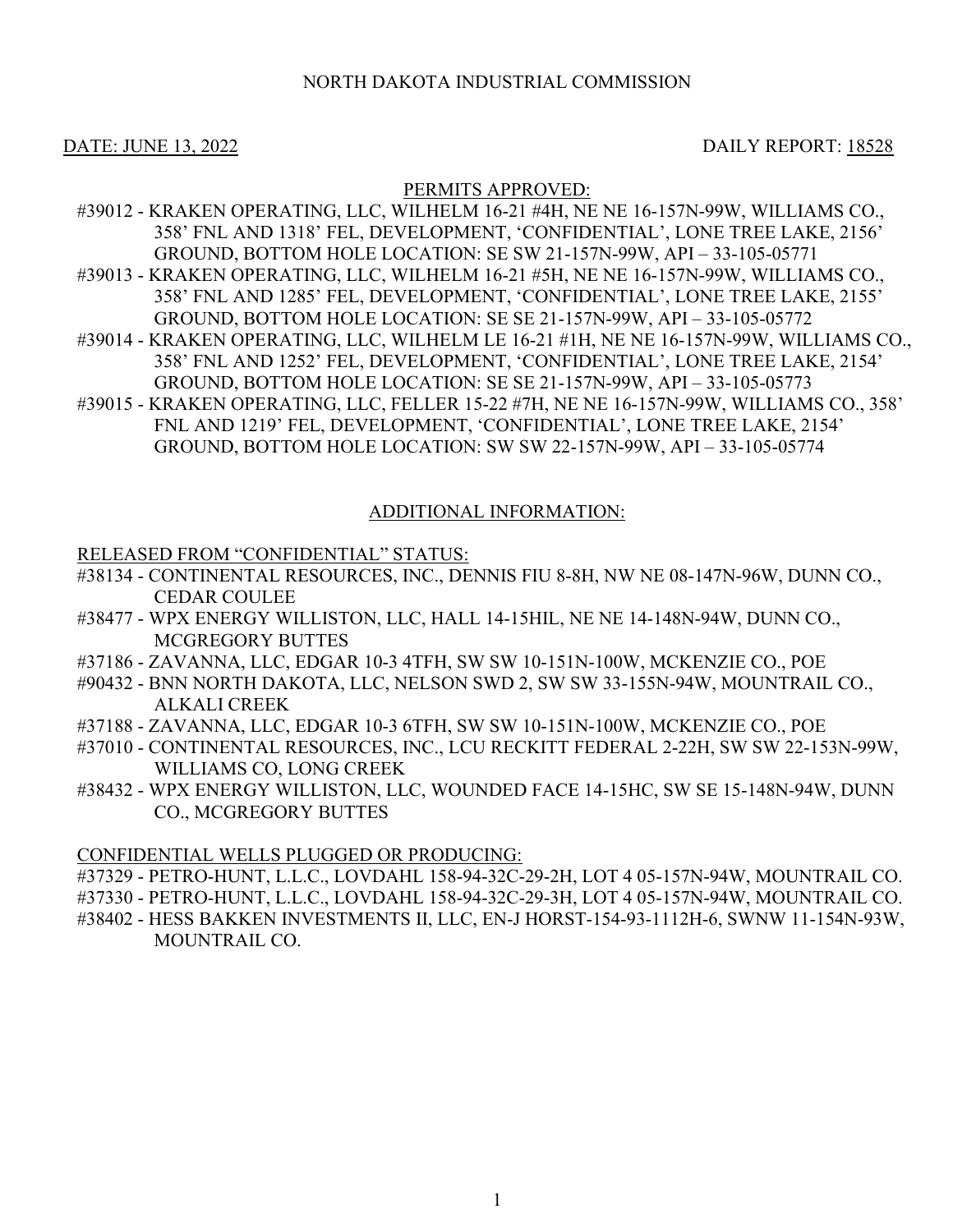\*Well data published at dmr.nd.gov/oilgas is now updating however Active Drilling Rigs, and rig viewing on the GIS Map Server are still impacted.

# When an estimated date of repair is available, we will update this service notice.

**If you have questions emai[l oilandgasinfo@nd.gov](mailto:oilandgasinfo@nd.gov)**

6/13/2022 – 37 ACTIVE RIGS

#### **COLUMN DEFINITIONS:**

**RIG ID** – Refers to the name of the rig.

**Well Operator** – Refers to the operator of the well where rig is located.

**Well name & Number** – Well name and number of well where rig is located.

**Current Location –** Quarter Quarter – Section – Township - Range

**County**

**File Number –** NDIC File Number of well where rig is located.

**API –** API Number of well where rig is located.

**Start Date** – The date when the **rig** started its most recent activity at the well location. This is not the spud date. Watch this video for how [to find the spud date of a well\\*](https://youtu.be/JjWwzuuMVpM). **Next Location -** Anticipated Next rig location. These are obtained from rig crews and are subject to changes determined by the operator. (MIRU – Moving in, rigging up)

|                                         |                                                     |                               | <b>CURRENT</b>        |                 | <b>FILE</b> |            | <b>START</b> | <b>NEXT</b>     |
|-----------------------------------------|-----------------------------------------------------|-------------------------------|-----------------------|-----------------|-------------|------------|--------------|-----------------|
| <b>RIG ID</b>                           | <b>WELL OPERATOR</b>                                | <b>WELL NAME &amp; NUMBER</b> | <b>LOCATION</b>       | <b>COUNTY</b>   | NO.         | <b>API</b> | <b>DATE</b>  | <b>LOCATION</b> |
|                                         |                                                     |                               |                       |                 |             |            |              | <b>SCHULTE</b>  |
|                                         |                                                     | SETTERLUND 159-94-34D-27-     |                       |                 |             |            |              | SWD ON          |
| H & P 515                               | PETRO-HUNT, L.L.C.                                  | 3H                            | SE SW 34 159N 94W     | <b>BURKE</b>    | 38860       | 3301301919 | 06/04/2022   | SAME PAD.       |
| STONEHAM 17                             | KODA RESOURCES OPERATING.<br>LLC                    | STOUT 2931-3BH                | NW NW 29 160N<br>102W | <b>DIVIDE</b>   | 38889       | 3302301460 | 06/06/2022   |                 |
| <b>PATTERSON</b>                        |                                                     |                               |                       |                 |             |            |              |                 |
| 276                                     | RIMROCK OIL & GAS WILLISTON LLC                     | MOCCASIN CREEK 14-11 6H       | SE SW 11 147N 93W     | <b>DUNN</b>     | 38184       | 3302504197 | 05/26/2022   |                 |
| <b>TRUE DRILLING</b><br>39              | ENERPLUS RESOURCES USA<br><b>CORPORATION</b>        | ACE 149-92-31D-30H            | SW SE 31 149N 92W     | <b>DUNN</b>     | 38343       | 3302504263 | 06/02/2022   |                 |
| H & P 454                               | CONTINENTAL RESOURCES. INC.                         | FULLER 3-2H                   | LOT 4 02 146N 97W     | <b>DUNN</b>     | 38367       | 3302504277 | 05/15/2022   |                 |
| NABORS B18                              | WPX ENERGY WILLISTON, LLC                           | <b>WOUNDED FACE 14-15HW</b>   | SW SE 15 148N 94W     | <b>DUNN</b>     | 38435       | 3302504299 | 05/26/2022   |                 |
| <b>CYCLONE 38</b>                       | CONTINENTAL RESOURCES. INC.                         | <b>BONNEVILLE 8-23H</b>       | NE NW 23 146N 96W     | <b>DUNN</b>     | 38783       | 3302504417 | 05/13/2022   |                 |
| H & P 456                               | CONTINENTAL RESOURCES. INC.                         | <b>MEDICINE HOLE 11-27H1</b>  | SW SE 27 146N 96W     | <b>DUNN</b>     | 38789       | 3302504423 | <b>MIRU</b>  |                 |
| <b>H &amp; P INTERNL</b><br>DRLNG H & P |                                                     |                               |                       |                 |             |            |              |                 |
| 429                                     | <b>MARATHON OIL COMPANY</b>                         | <b>BEESAW 44-9TFH</b>         | SE SE 09 146N 93W     | <b>DUNN</b>     | 38791       | 3302504425 | 06/04/2022   |                 |
| TRUE 40                                 | <b>ENERPLUS RESOURCES USA</b><br><b>CORPORATION</b> | SEAM 149-93-05A-08H           | LOT 1 05 149N 93W     | <b>DUNN</b>     | 38847       | 3302504454 | 06/06/2022   |                 |
| TRUE 37                                 | SINCLAIR OIL & GAS COMPANY                          | <b>HOVDEN FEDERAL 3-20H</b>   | NE NE 29 146N 97W     | <b>DUNN</b>     | 38863       | 3302504458 | <b>MIRU</b>  |                 |
| <b>T&amp;S DRILLING 1</b>               | <b>ENERPLUS RESOURCES USA</b><br><b>CORPORATION</b> | MC-KUDRNA 144-95-10-3-4H      | SW SE 10 144N 95W     | <b>DUNN</b>     | 38905       | 3302504470 | 06/09/2022   |                 |
|                                         | <b>BURLINGTON RESOURCES OIL &amp;</b>               |                               |                       |                 |             |            |              |                 |
| <b>NABORS B6</b>                        | <b>GAS COMPANY LP</b>                               | <b>CURTIS 44-9 MBH</b>        | SE SE 09 149N 96W     | <b>MCKENZIE</b> | 30924       | 3305306813 | 05/14/2022   |                 |
|                                         |                                                     |                               | SW NW 02 148N         |                 |             |            |              |                 |
| NABORS B20                              | <b>IRON OIL OPERATING, LLC</b>                      | ANTELOPE 4-31-30H             | 102W                  | <b>MCKENZIE</b> | 37568       | 3305309422 | 05/25/2022   |                 |